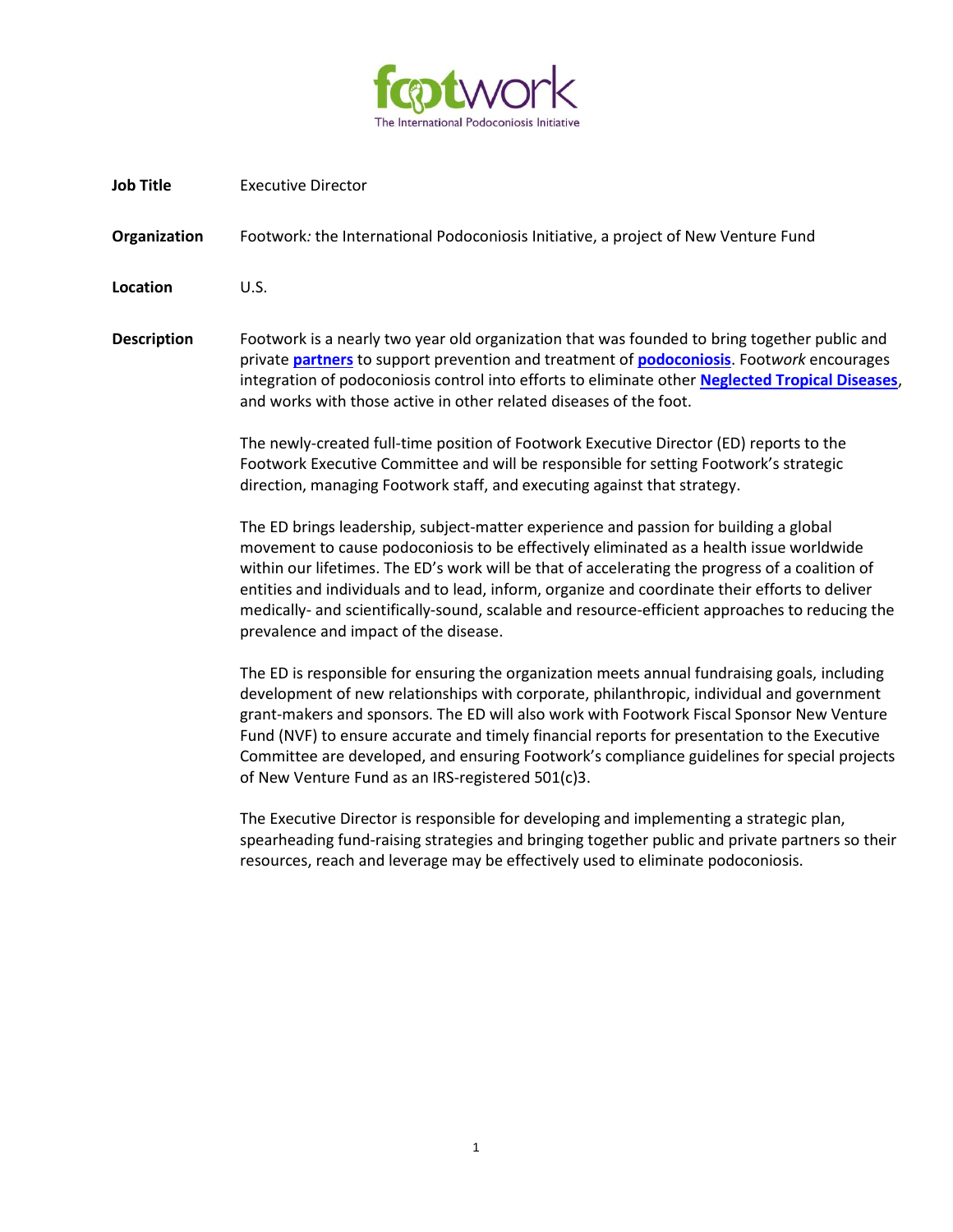

## **Responsibilities Organizational Leadership**

- Provide on-going input and guidance to the Executive Committee on organizational strategy and needs. Work with the Footwork Advisory Committee and partners to develop and implement a multi-year strategic plan.
- Develop and execute annual operational plans and performance metrics.
- Organize, prepare for and follow up on bi-annual Executive Committee meetings and ensure proper governance procedures are followed.
- Engender active engagement of the Advisory Committee, working closely with the Founder, Prof. Gail Davey to actively draw them into their roles as critical leverage points and advocacy/implementation partners for Footwork.
- Build, maintain and oversee strategic relationships with governments, NGOs, corporate and foundation partners, and donors.

## **Finance and Operations Management**

- Develop and effectively manage multi-year budgets consistent with strategic plans.
- Lead process for grant-making, including an annual docket of grantee recommendations, as well as monitoring grantee quarterly reports, data collection and quality, and capture and deployment of storytelling elements from each grantee.
- Produce timely, reliable and useful financial reports and analyses for Executive Committee.
- Ensure Footwork's adherence to NVF's financial and operational policies, procedures and requirements.
- Work in concert with NVF to manage multiple vendors, contractors, and consultants to achieve Footwork's objectives, including but not limited to legal counsel, marketing consultants, policy experts, insurance, accounting, and technology providers.
- Establish and implement best practices to ensure that the proper infrastructure, connectivity, policies, processes and controls are in place for Footwork to run effectively and efficiently as an increasingly well-funded and vibrant organization.

#### **Relationship Development and Management**

- Build and maintain relationships at the highest levels with a growing portfolio of targeted organizations and individuals in the public and private sector and academia, cultivating generative relationships with each that drive investment of resources and programs by third parties to help Footwork build momentum towards achieving its vision.
- Develop Footwork's strategy for diversification and growth of funding streams, reaching out to develop and cultivate the relationships needed to secure revenue that will support for Footwork's operating expenses as well as a growing pool of annual grants.

#### **Strategic Program Design and Communications**

EXTERNALLY:

Work with partners to initiate and drive creative, regular media and communications to significantly raise the profile of podoconiosis among those who can contribute the range of resources necessary to end podoconiosis worldwide in our lifetime.

INTERNALLY:

Define, monitor and spearhead delivery against the strategic goals within Footwork's three programmatic areas: advocacy/awareness, research/data collection, and intervention.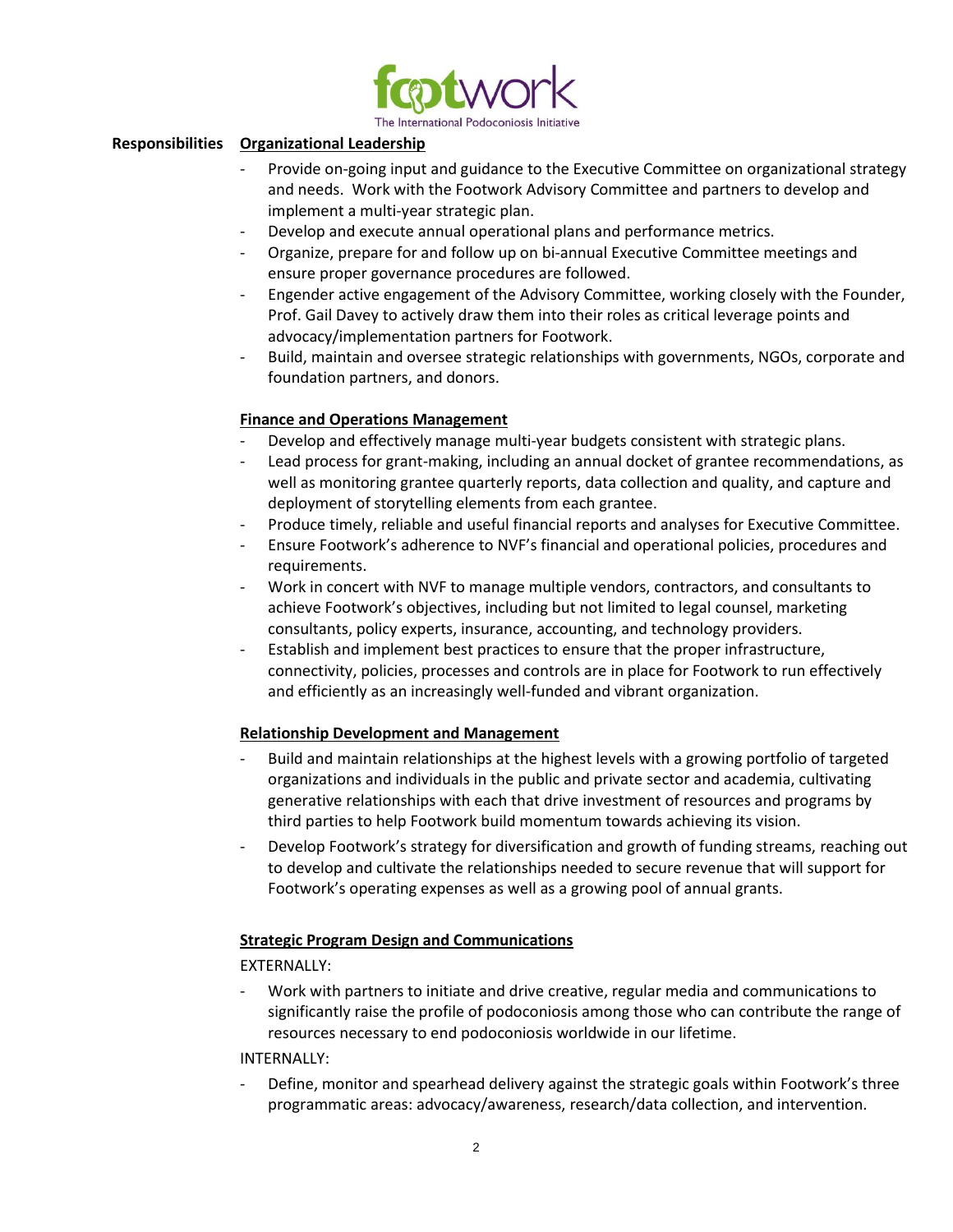

## **Implementation and Team**

- Coordinate Footwork's international activities work with partners in endemic countries. Proactively identify needs and strategically prioritize and help catalyze support for local NGOs as each podo-endemic country begins its journey towards awareness, education, treatment and prevention of podoconiosis for their own people.
- Oversee strategies and best practices needed to recruit, retain, train manage and support Footwork's workforce.
- Ensure the alignment of HR systems, benefits, performance management system, and compensation policies.

# **Person specification**

| <b>Skills and abilities</b>                                                                                                              | <b>Essential</b> | <b>Desirable</b> |
|------------------------------------------------------------------------------------------------------------------------------------------|------------------|------------------|
| Ability to manage complex organizational budgets including<br>projections, financial reporting, analysis of P&L, and budget<br>variance. |                  |                  |
| Proven direct and indirect people and project management skills                                                                          |                  |                  |

| Knowledge                                                                                                                                                      | <b>Essential</b> | Desirable |
|----------------------------------------------------------------------------------------------------------------------------------------------------------------|------------------|-----------|
| Master's Degree or equivalent in global health, development,<br>business, international affairs, political science, non-profit<br>management or related field. |                  |           |
| Scientific, medical and/or on-the-ground global health experience<br>in developing countries                                                                   |                  |           |
| Knowledge of endemic-country language(s)                                                                                                                       |                  |           |

| <b>Experience</b>                                                                                                        | <b>Essential</b> | <b>Desirable</b> |
|--------------------------------------------------------------------------------------------------------------------------|------------------|------------------|
| Proven leadership and network-development skills at a senior<br>or executive level.                                      | X                |                  |
| 5+ years' experience in international development. Expertise or<br>strong interest in global health - particularly NTDs. |                  | X                |
| Experience in fomenting, leading and creating substantial<br>impact from public-private partnerships.                    | X                |                  |
| Experience in fundraising and donor/partner development,<br>both strategic and practical.                                | X                |                  |
| Experience traveling and ideally, living in, developing countries.                                                       |                  | x                |